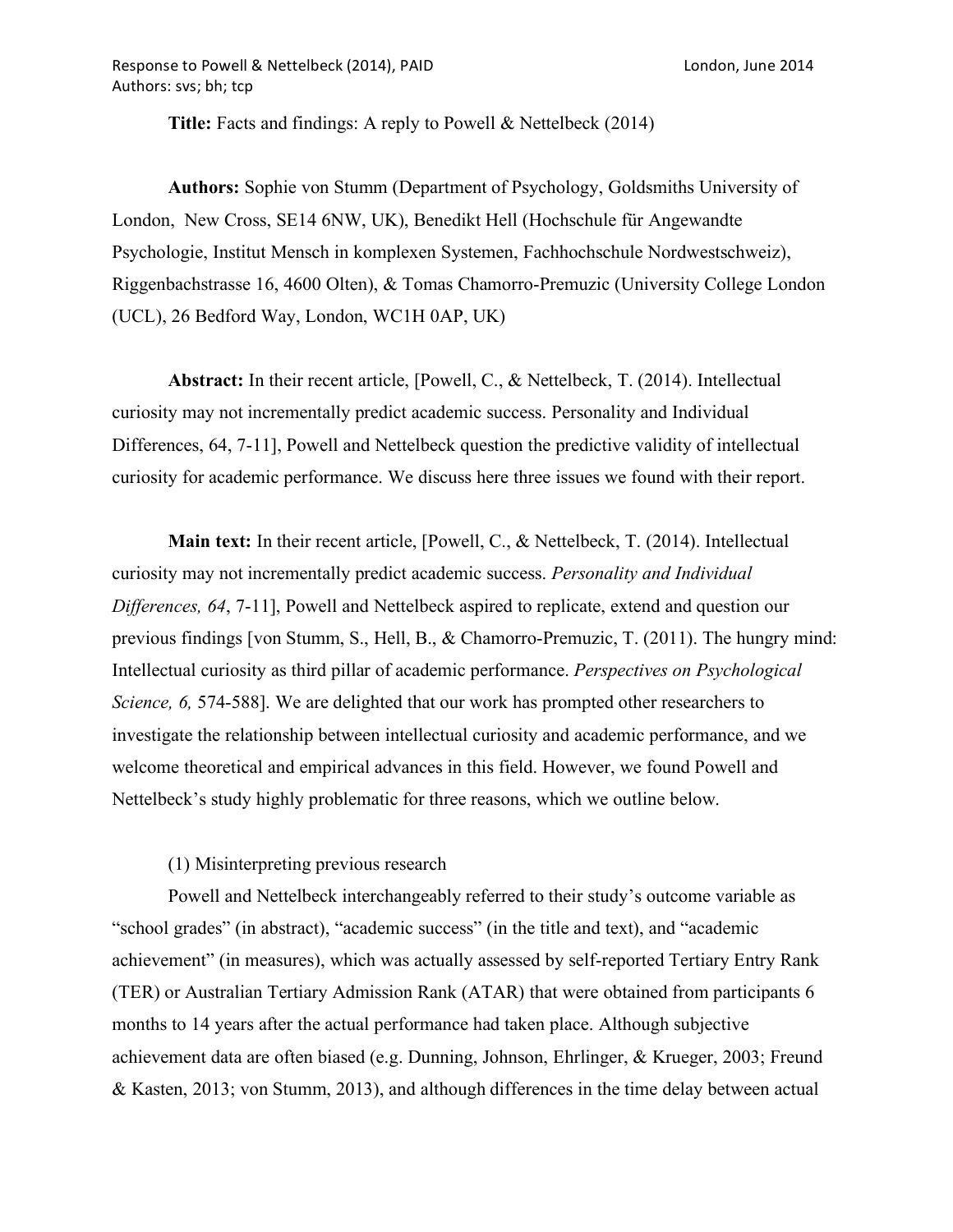#### Response to Powell & Nettelbeck (2014), PAID London, June 2014 Authors: svs; bh; tcp

performance and its recall are also likely to affect the results, neither issue was acknowledged by the Powell and Nettelbeck's study title and text. However, what truly concerned us was Powell and Nettelbeck's suggestion that *we,* in our previous work, had similar data to assess academic performance. The authors stated that "[a] possible weakness of [our] study is that TER/ ATAR reflected academic achievement<sup>1</sup> from six months to several years ago. However, these circumstances appear to have similar to those applying to the three studies included in the metaanalysis made by von Stumm et al. (2011), where participants were also mostly undergraduates of about the same ages of students participating here." (p. 10). It is true that the studies included in our meta-analysis reported data from high school and university students. It is, however, false that academic performance was retrospectively self-reported in these studies: two studies included university GPA taken from official university records (Chamorro-Premuzic, Furnham, & Ackerman, 2006; Goff & Ackerman, 1992), and one study cited school grades that were also taken from official school records (Wilhelm, Schulze, Schmiedek, & Suess, 2003). Across all three studies, academic achievement data marked either prospective or contemporaneous performances, not ones that had taken place 6 months to 14 years ago.

### (2) Mislabelling study variables

Powell and Nettelbeck referred to "Openness to Ideas" (p. 7), which they noted as a potentially relevant variable in the context of this study, and which they described as one of the six facets of the Openness to Experience measure from the NEO-PI-R (Costa & McCrae, 1992). However in the manuscript's measure section, a different construct, namely Goldberg's (1999) Intellect scale from the IPIP - which had not been mentioned before - was described as the measure that was actually administered in and analyzed for this study. While IPIP-Intellect and NEO-PI-R-Ideas are likely to be highly correlated, they are both scales in their own right and passing one off as the other is confusing to the readership. Furthermore, the exchange of scales diminishes the informative value of the reported factor analyses: the overlap of the NEO-PI-R-Ideas facet with other measures of intellectual curiosity has recently sparked much research interest (e.g. Mussel, 2010; Fleischhauer, Enge, Brocke, Ullrich, Strobel, & Strobel, 2010), while this is less true for Intellect (cf. von Stumm & Deary, 2013).

<sup>&</sup>lt;sup>1</sup> This sentence is inaccurate in itself: TER/ ATAR data in Powell and Nettelbeck's study reflected *perceived* not actual academic achievement from six months to several years ago.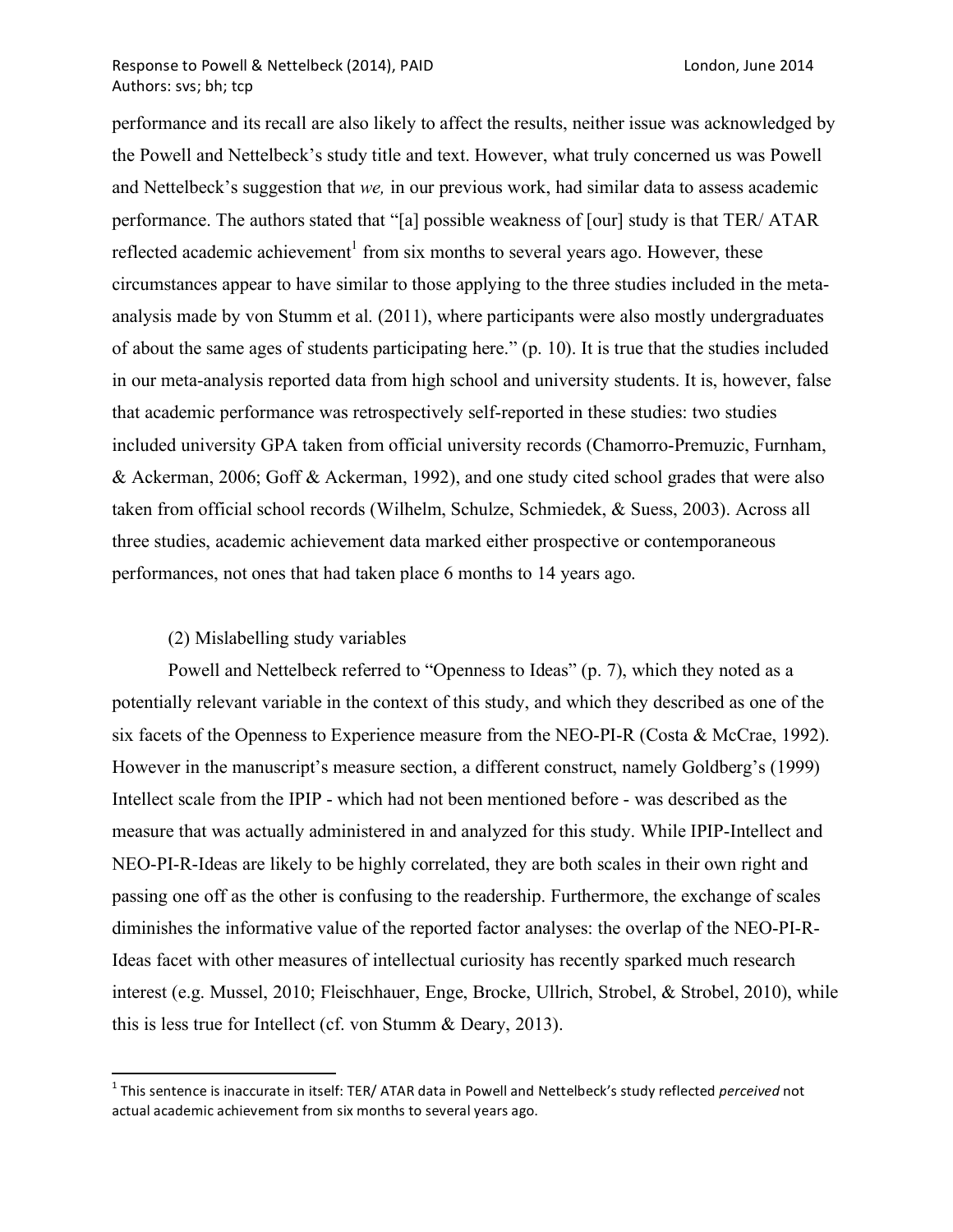### (3) Misreporting statistics

The authors reported two inaccurate observations about their data. For one, they stated that there was "no sex difference for any variable  $(p < .10)$ " (p. 9). However, the statistics in table 1 reveal a significant difference in TER/ ATAR between men and women. For the other, the authors stated that "means of the four intellectual curiosity measures were similar to those reported for university populations in previous studies (Goff & Ackerman, 1992; Litman, 2008)" (p. 9). We have checked both references, which reported significantly lower means for Typical Intellectual Engagement and Epistemic Curiosity than described in the current paper (see table 1). While both these reporting errors may result from accidental oversights, they challenge the adequacy of the employed statistical methods, the comparability of data, and the validity of findings.

# Concluding remarks

In summary, we find Powell and Nettelbeck's conclusions untenable. That said, their study offers an opportunity for an important lesson to be drawn. Replications and extensions of previous research findings, including our own, are pivotal for the advancement of science and the accumulation of knowledge and thus, they are often generally encouraged. While we principally agree with such encouragements, we wish to caution here that poor replication studies make negligible contributions to science. To avoid these in the future, we suggest improving the effectiveness of the peer-review process<sup>2</sup>, in this journal as well as elsewhere.

## References

- Chamorro-Premuzic, T., Furnham, A., & Ackerman, P. L. (2006). Incremental validity of typical intellectual engagement as predictor of different academic performance measures. *Journal of Personality Assessment,* 87, 261-268.
- Costa, P. T., & McCrae, R. R. (1992). *Revised NEO Personality Inventory (NEO-PI-R) and NEO Five-Factor Inventory (NEO-FFI): Professional manual*. Odessa, FL: Psychological Assessment Resources.

 $^2$  None of us had been invited to review Powell and Nettelbeck's manuscript before publication.